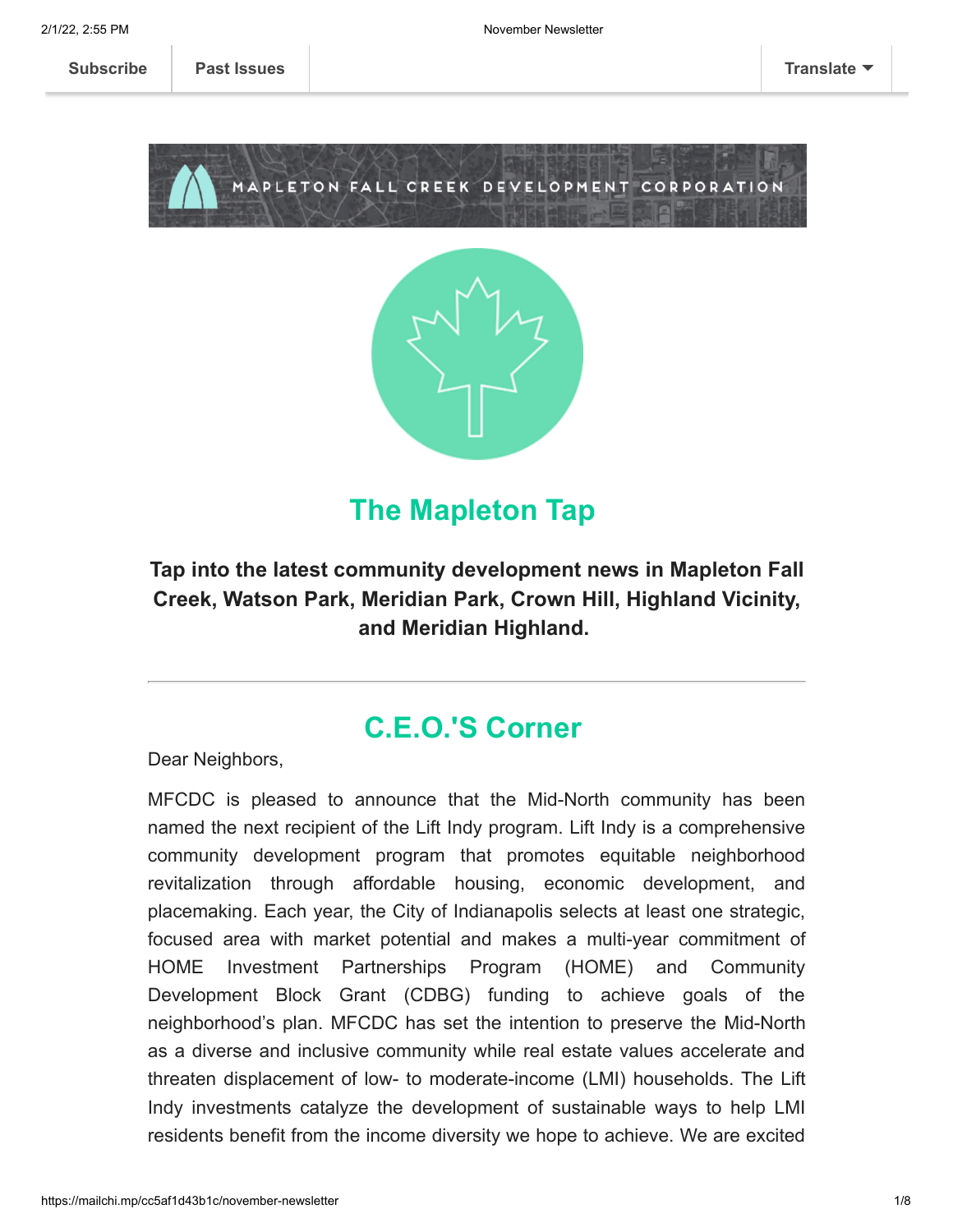**[Subscribe](http://eepurl.com/dg7ppH) Past Issues [Translate](javascript:;)**

ye[ars to help make](https://us11.campaign-archive.com/home/?u=123f43371c390f9c1cb62ce5d&id=e6d7791531) our vision a reality!

Elan Daniel

## **Mid-North Area Designated As Lift Indy Neighborhood**



Friday morning Mayor Joe Hogsett, city officials, and community leaders announced the Mid-North area as the City's next recipient of the Lift Indy program, a comprehensive community development investment program aimed at propelling community investment in Indianapolis neighborhoods. Given the scale and complexity of the COVID crisis, as well as the rapid change in the real estate market, this application process focused on issues of building capacity within the community development system. MFCDC identified "Three Pillars to Thrive" to advance equity in our neighborhood: 1) Housing, 2) Food Access, and 3) Education. The projects include:

- **Central@29** will be developed by the Community Builders, in collaboration with Mapleton Fall Creek Development Corporation and Raphael Health Center, creating 56-unit integrated supportive housing development with units reserved for families and individuals experiencing, or at risk of, homelessness with supportive services, including comprehensive healthcare services.
- An **Early Childhood Education Center** will be developed by the Mapleton Fall Creek Development Corporation which will include new construction of a daycare facility and a scholarship fund for low-income families to access quality childcare.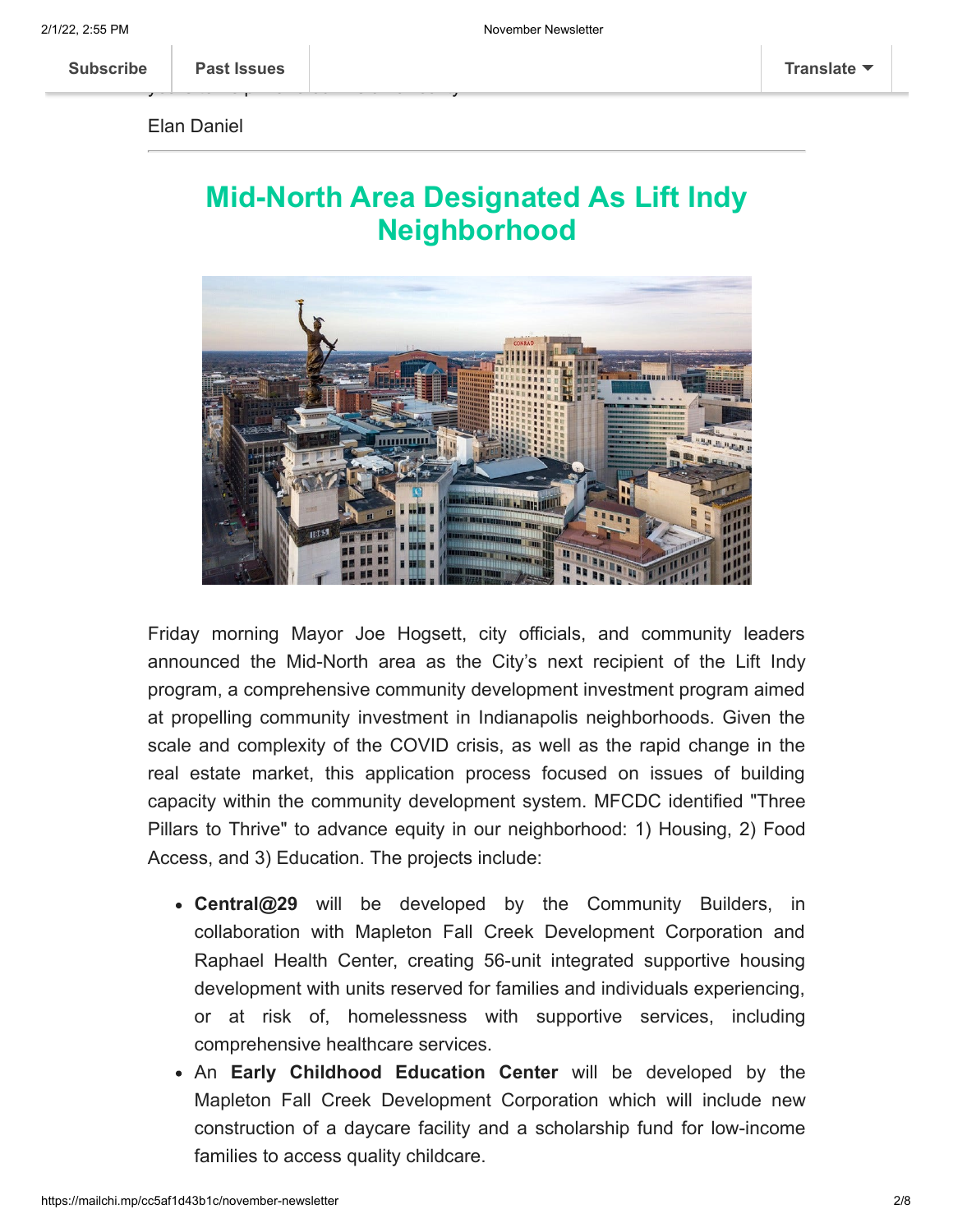#### **[Subscribe](http://eepurl.com/dg7ppH) Past Issues [Translate](javascript:;)**

#### [Midtown India](https://us11.campaign-archive.com/home/?u=123f43371c390f9c1cb62ce5d&id=e6d7791531)napolis Inc. will lead a **Food Equity & Access Initiative** to

develop a grocery operation at 38th and Illinois to promote equitable food access and transform local food systems.

Mapleton Fall Creek Development Corporation will create an **Affordable Rental Housing Program** which will include 11 affordable units of scattered site new construction.

MFCDC's partners include The Community Builders, The Children's Museum, Early Learning Indiana, Midtown Indy, the Kheprw Institute, the Crown Hill Neighborhood Association, the Butler-Tarkington Neighborhood Association, North United Methodist Church, and Raphael Health Center. Read more about the Mid-North's Lift Indy project [here](https://www.ibj.com/articles/mid-north-area-chosen-for-3-year-3-5m-lift-indy-investment-program?utm_source=news-update&utm_medium=newsletter&utm_campaign=2021-11-05).

# **MFCDC Receives Grants From Fifth-Third Foundation and PNC Foundation for its OOR Program**



MFCDC has received grants from the Fifth-Third Foundation and the PNC Foundation to support its Owner-Occupied Repair (OOR) Program. The OOR Program provides assistance to low- and moderate-income (LMI) homeowners to finance deferred maintenance repairs. Examples of eligible repairs include energy efficient retrofitting, roof repair, furnace and water heater replacement, and more. Assistance is available to qualifying LMI homeowners in MFCDC's catchment area. MFCDC is excited to partner with our generous sponsors to achieve greater housing stability for residents of the Mid-North area. If you would like more information, or are interested in applying for the program, please contact Roslyn Turner at roslyn@mfcdc.org or 317-923-5514.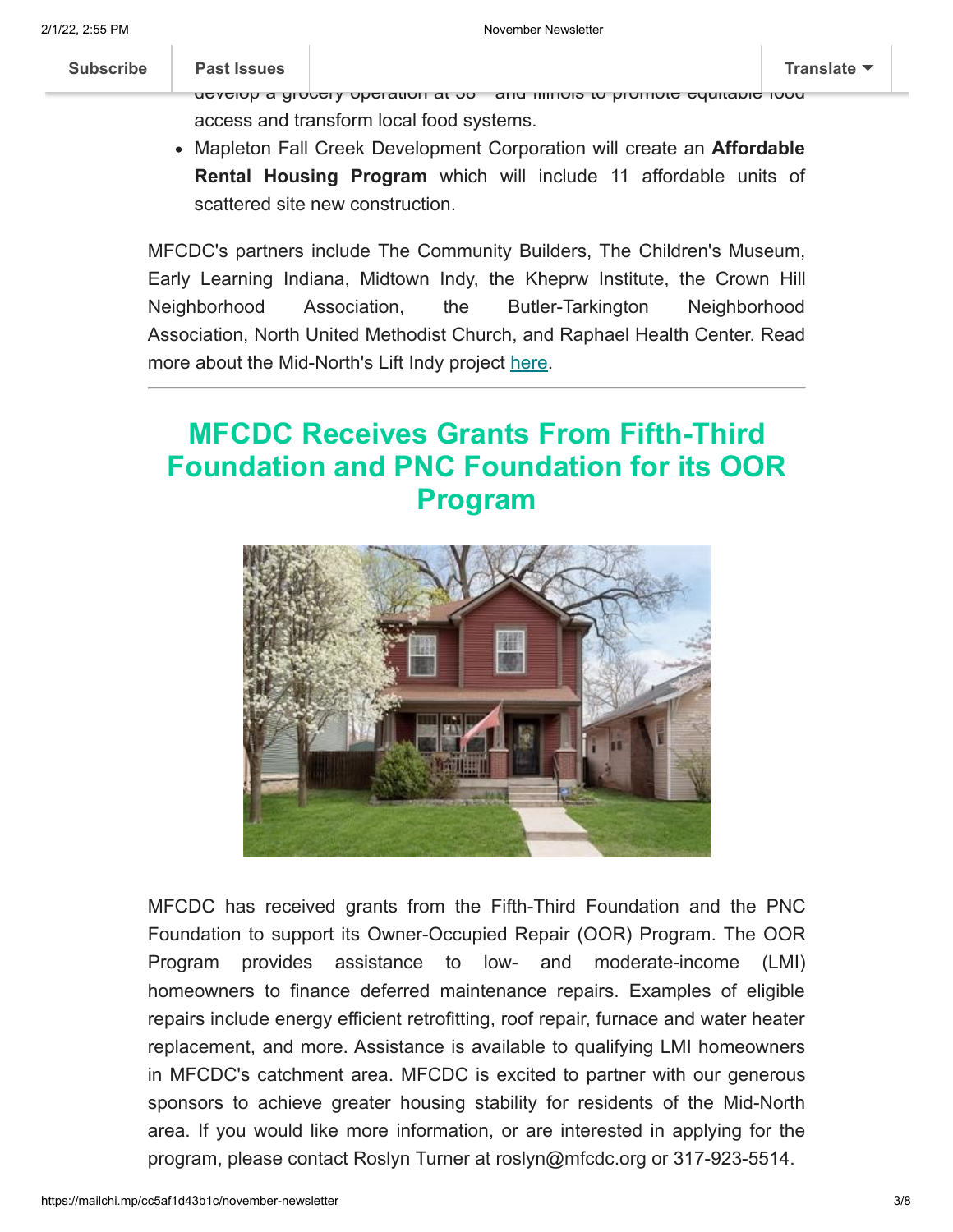M[FCDCs OOR Prog](https://us11.campaign-archive.com/home/?u=123f43371c390f9c1cb62ce5d&id=e6d7791531)ram is supported by the City of Indianapolis, the Fifth-Third

Foundation, and the PNC Foundation.

# **Register Now to Join MFCDC & First Financial Bank on November 17 for "Protecting Your Identity & Other Assets" Workshop**



Protecting your identity and other assets has never been more challenging than in today's digital era, but it's also never been more essential. This workshop discusses how to reduce risks associated with identity theft or fraud, what to do if you have been the victim of identity theft or fraud, how insurance can help protect you from financial loss, and the importance of keeping good records. Mimi Hoang, Community Outreach Officer and AVP, at First Financial Bank will lead the workshop.

The workshop will take place at Mapleton-Fall Creek Development Corporation's office at 3190 N Meridian St., Indianapolis, IN 46208 on Wednesday, November 17 from 6:00-7:00 p.m. Please bring a face mask.

To register, please fill out the form [here](https://docs.google.com/forms/d/e/1FAIpQLSeO-ZDUm0slE9RJp9ps7C78BDkpuyis1U0o2eSKZiGo0bnL1w/viewform). The first ten (10) people who register *and* attend the workshop will receive a \$25 Visa Gift Card.

# **Community Resources**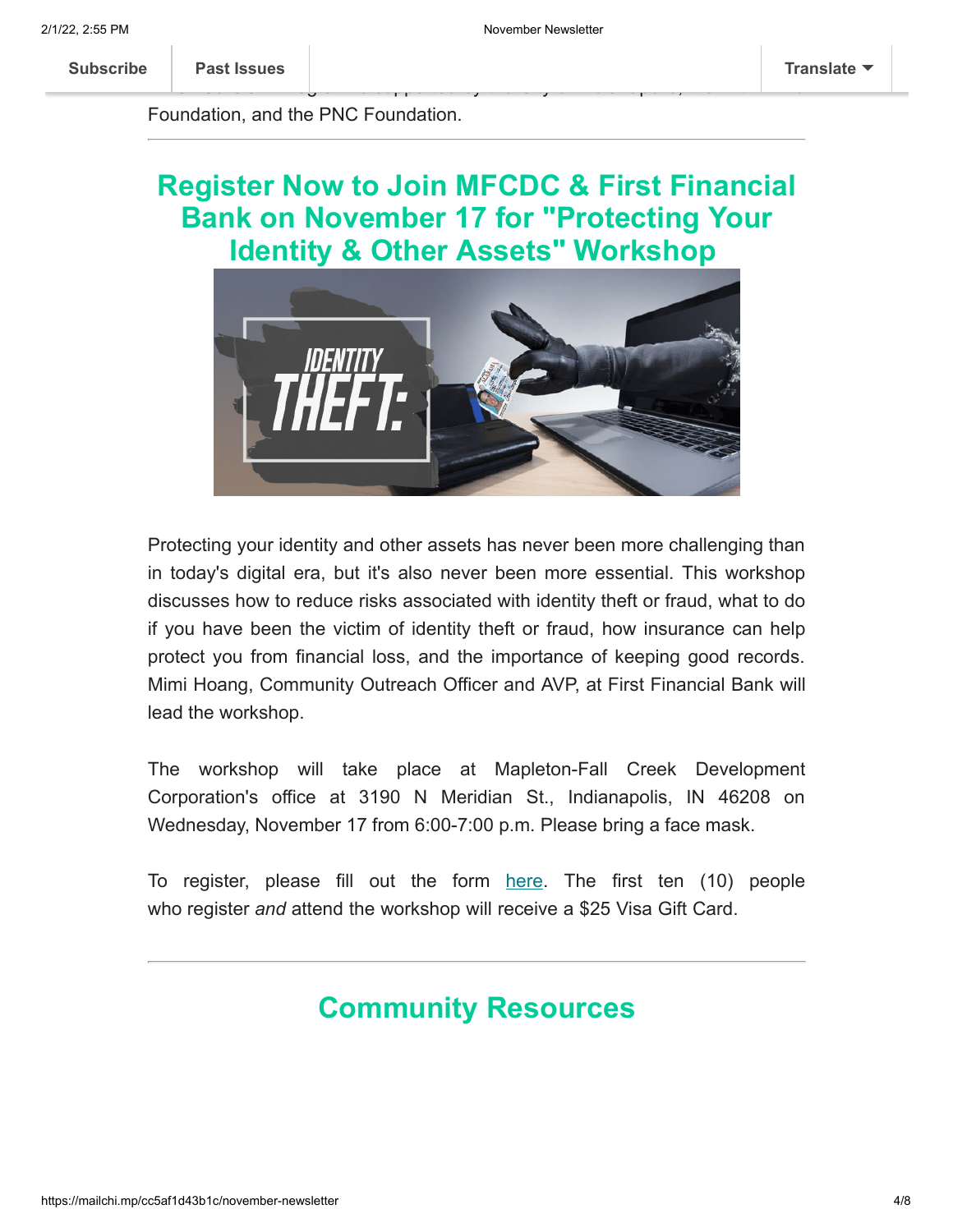



Fresh Stop is a program that makes fresh, local food available to families of all incomes in our community. Twice a month, from June through November, Tabernacle Presbyterian Church, pools funds to purchase sustainably grown produce at a discount price from local farmers. Shares can be ordered online by midnight the Sunday before each Fresh Stop or in person at Tab by noon that same Sunday. After we receive payment, we coordinate directly with our farmers to purchase seasonally fresh foods. Pick-ups are always on Saturdays, between 10 and 11 AM. To order your share, please visit freshstop.org/tab.

| Upcoming Payment Deadlines & Pick-Up Dates |
|--------------------------------------------|
| Pick Up On:                                |
| November 13                                |
| November 23                                |
|                                            |

If you have questions, or would like to pay with a SNAP card, please contact Sally John at sallybjohn@gmail.com or 317-296-4150.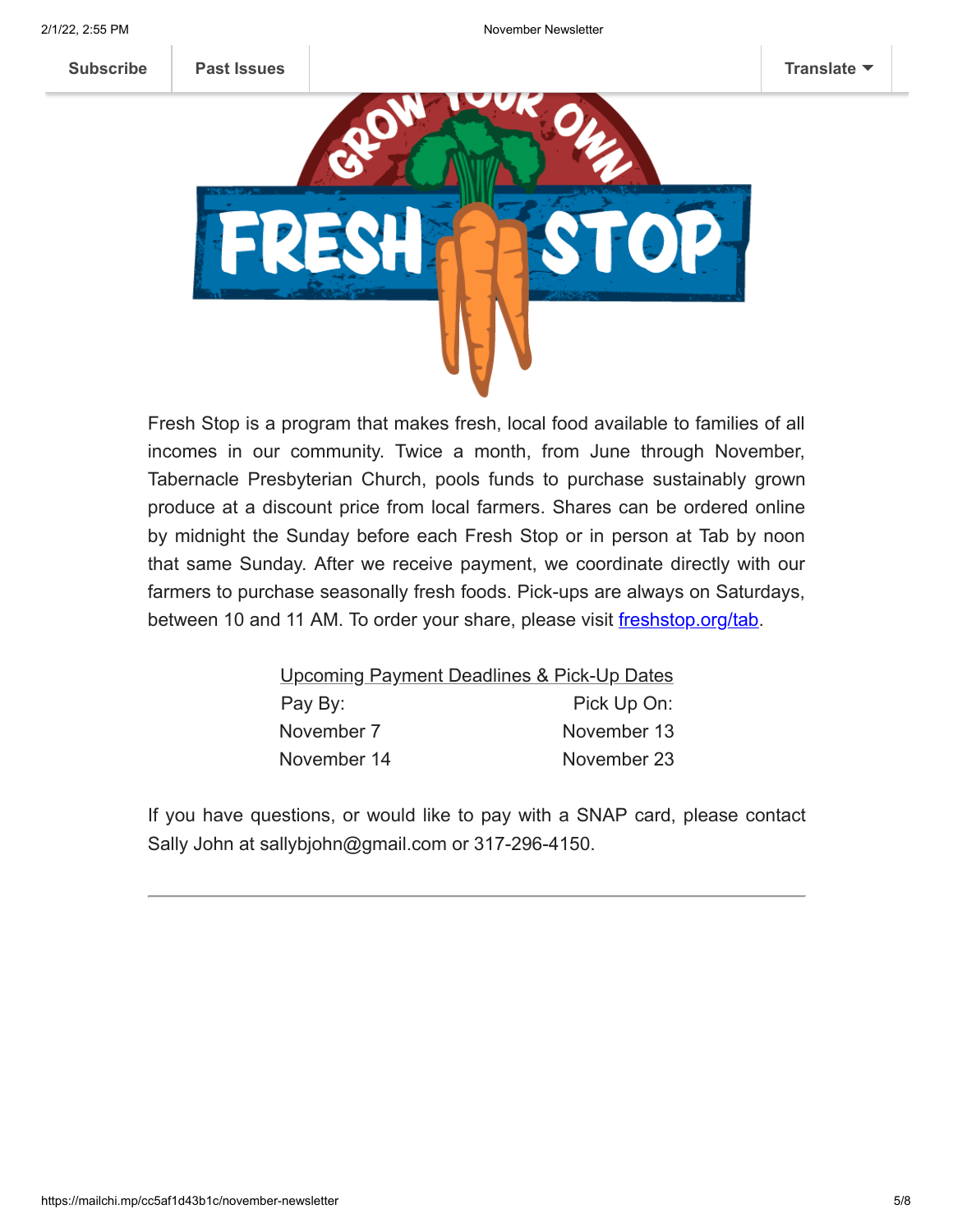

If you are an LMI resident struggling to afford rent and/or utility costs, there are many resources available, including:

• [The Indianapolis Rental Assistance Program](http://indyrent.org%20/)

Households at or below 80% of the Area Median Income (AMI) that have experienced a reduction in earned income and are at risk of housing instability are eligible to apply. Priority will be given to households below 50% AMI or who have been unemployed for 90 days or longer at the time of application. Households are eligible to receive up to 12 months of assistance; assistance received in 2020 does not count towards the 12 month maximum.

• [Marion County Energy Assistance Program](http://indyeap.org/)

The Marion County Low Income Housing Energy Assistance Program (EAP) provides financial assistance to low-income households to maintain utility services during the winter heating season. This 2021-2022 program will include assistance with electric, heating, and water.

#### [Winter Assistance Fund](https://uwci.givecorps.com/projects/2628-income-winter-assistance-fund%C2%A0)

Administered by the United Way, the Winter Assistance Fund (WAF), is a heating and electric bills assistance program for households who fall just above the qualifications for the federal Energy Assistance Program (EAP). For information, or assistance applying, you may dial Connect2Help's 2-1-1 referral line.

Warm Heart [Warm Home](https://www.citizensenergygroup.com/My-Home/Utility-Services/Warm-Heart-Warm-Home)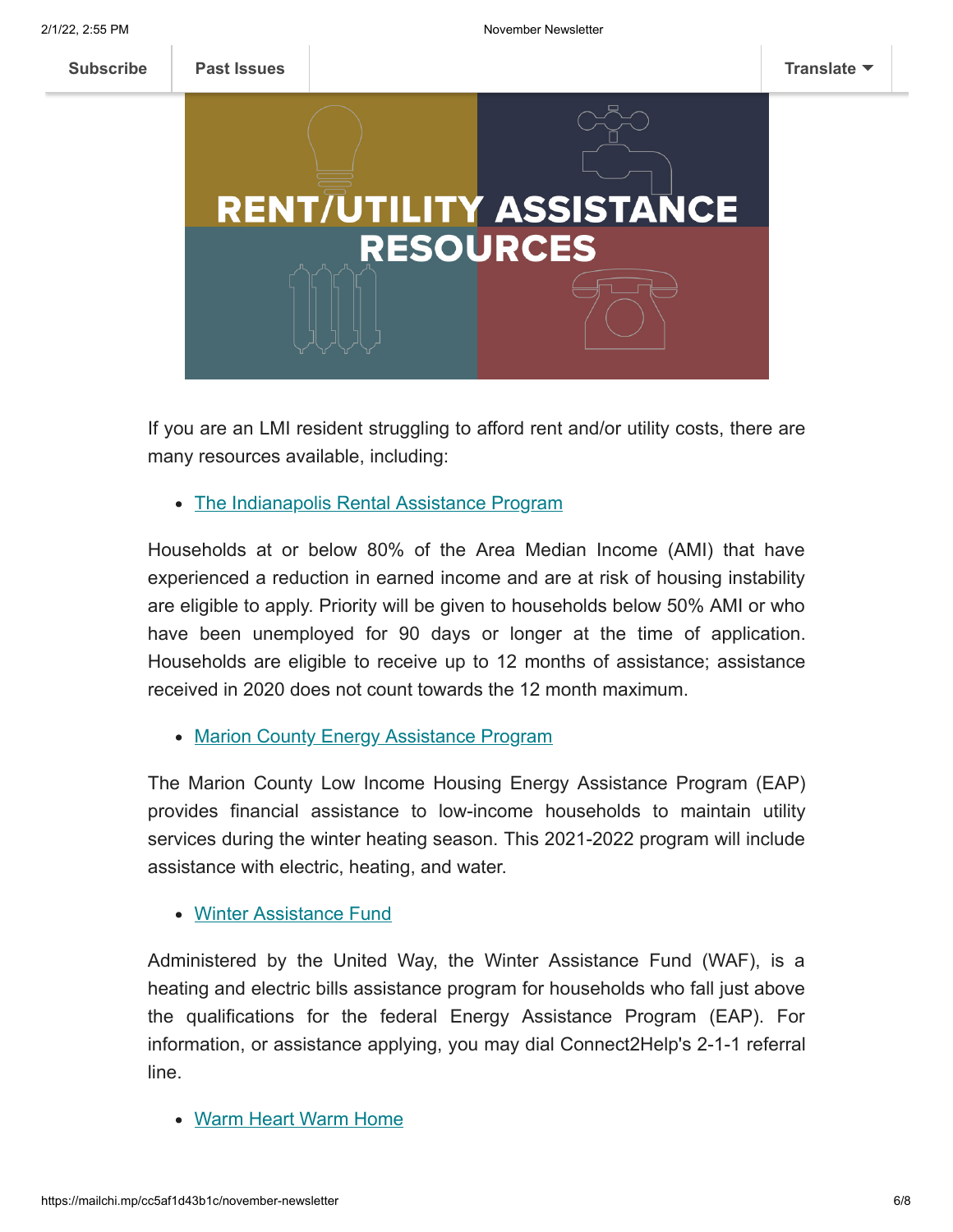inception in 1994. When combined with other forms of assistance, Warm Heart Warm Home grants can help customers maintain their utility service. To learn more, please contact 317-924-3311.

financial assistance to thousands of Hoosiers and their families since its



Because we believe we are stronger together, we partner with local, statewide, and national organizations to serve our community. Our partners share resources, donate time and money, and support our neighborhoods. We thank these organizations and many others.